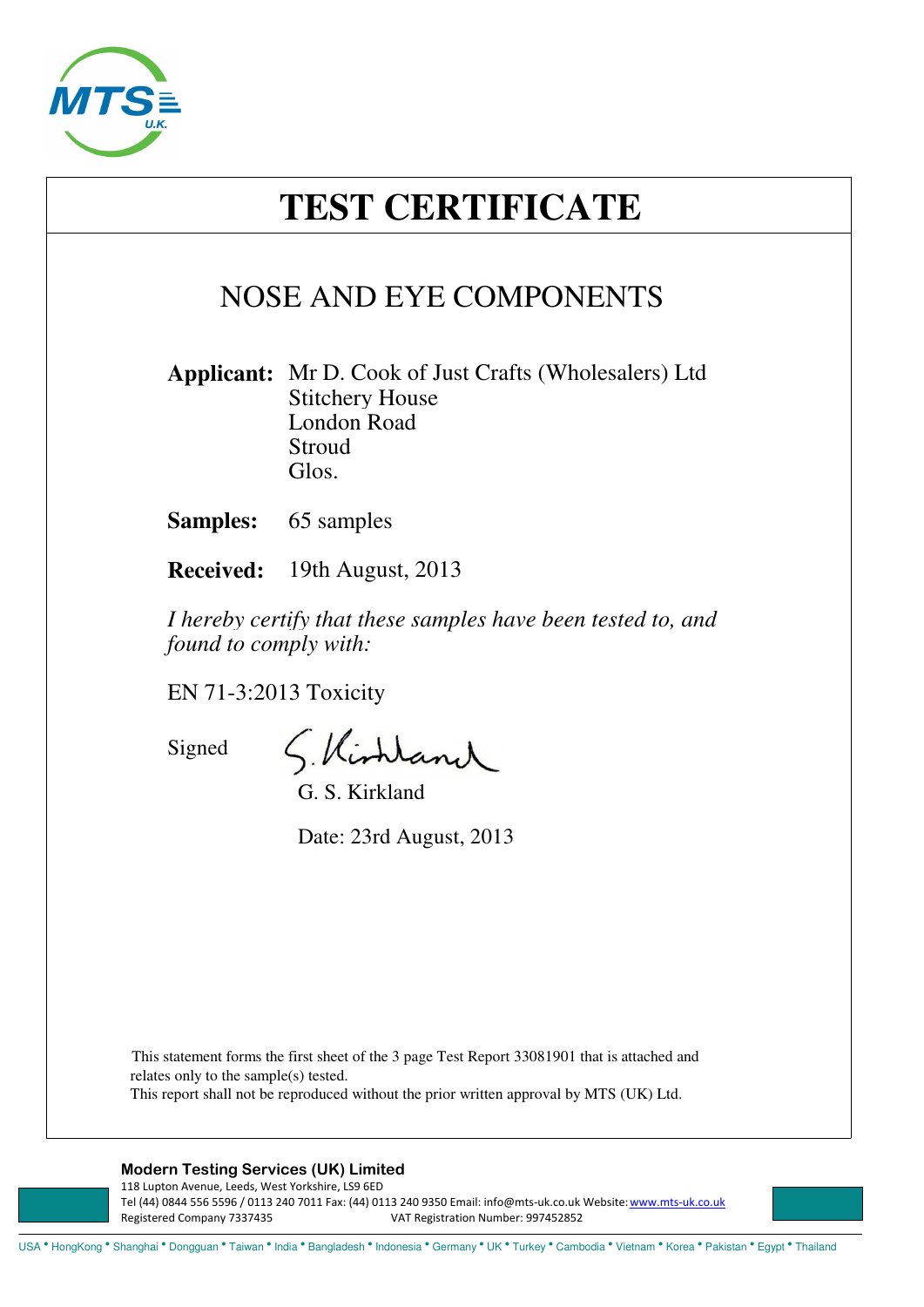### TEST REPORT

### For: NOSE AND EYE COMPONENTS

#### Applicant Tests requested

Mr D. Cook EN 71-3:2013 Toxicity Just Crafts (Wholesalers) Ltd Stitchery House London Road **Stroud** Glos. GL6 8HN

Number of samples: 65 packs received on 19th August, 2013.

Supplied in plastic bags in visibly undamaged condition.



#### Product Description

A selection of 65 plastic eyes in various sizes and colours and various styles of black plastic noses.

**RESULTS PASS** EN 71-3:2013 Toxicity

Prepared by G. S. Kirkland Date: 23rd August, 2013 Signature:

Authorised on behalf of MTS by G. S. Kirkland, Lab. ManagerDate: 23rd August, 2013 Signature:

S. Kirhland<br>S. Kirhland

This report shall not be reproduced other than in full without prior written approval by MTS (UK) Ltd.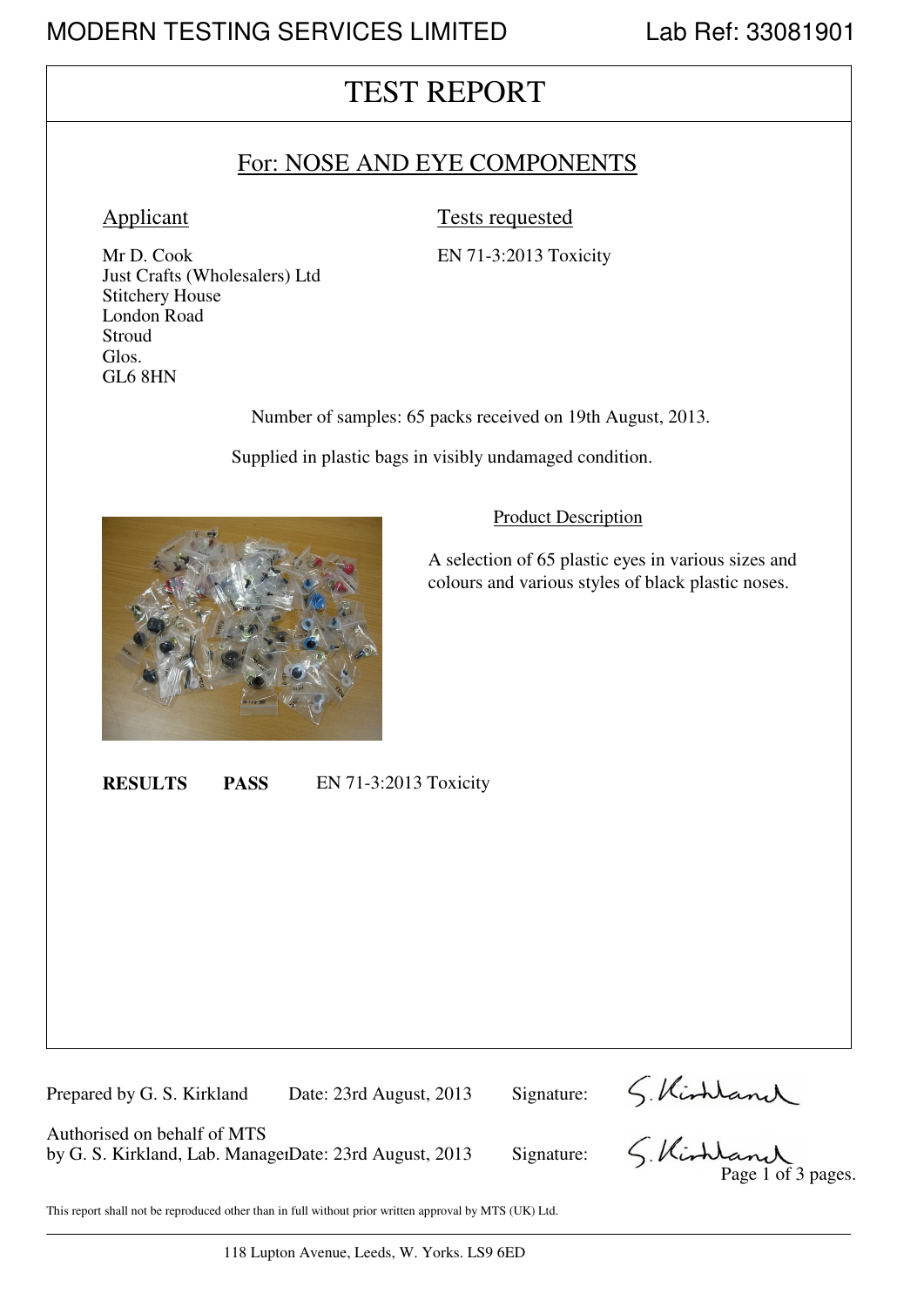## EN 71-3:2013 Toxicity

#### **Category III - Scraped off material PASS**

Red nose plastic. Black nose plastic. Shiny black nose plastic. Colourless 'googly' eye plastic. Transparent orange eye plastic. Colourless eye plastic. Black whisker polymer.

The analyses showed levels of total tin released of less than the limit of 12 mg/kg applicable to organotins expressed as tributyl tin.

The analyses showed levels of total chromium released of less than the limit of 460 mg/kg applicable to chromium III.

The analyses showed levels of total chromium released of less than the limit of 0.2 mg/kg applicable to chromium VI.

~~~End of page~~~

Prepared by G. S. Kirkland on 23rd August, 2013 Signature:  $\zeta$ . Kirkland Page 2 of 3 pages.

This report shall not be reproduced other than in full without prior written approval by MTS (UK) Ltd.